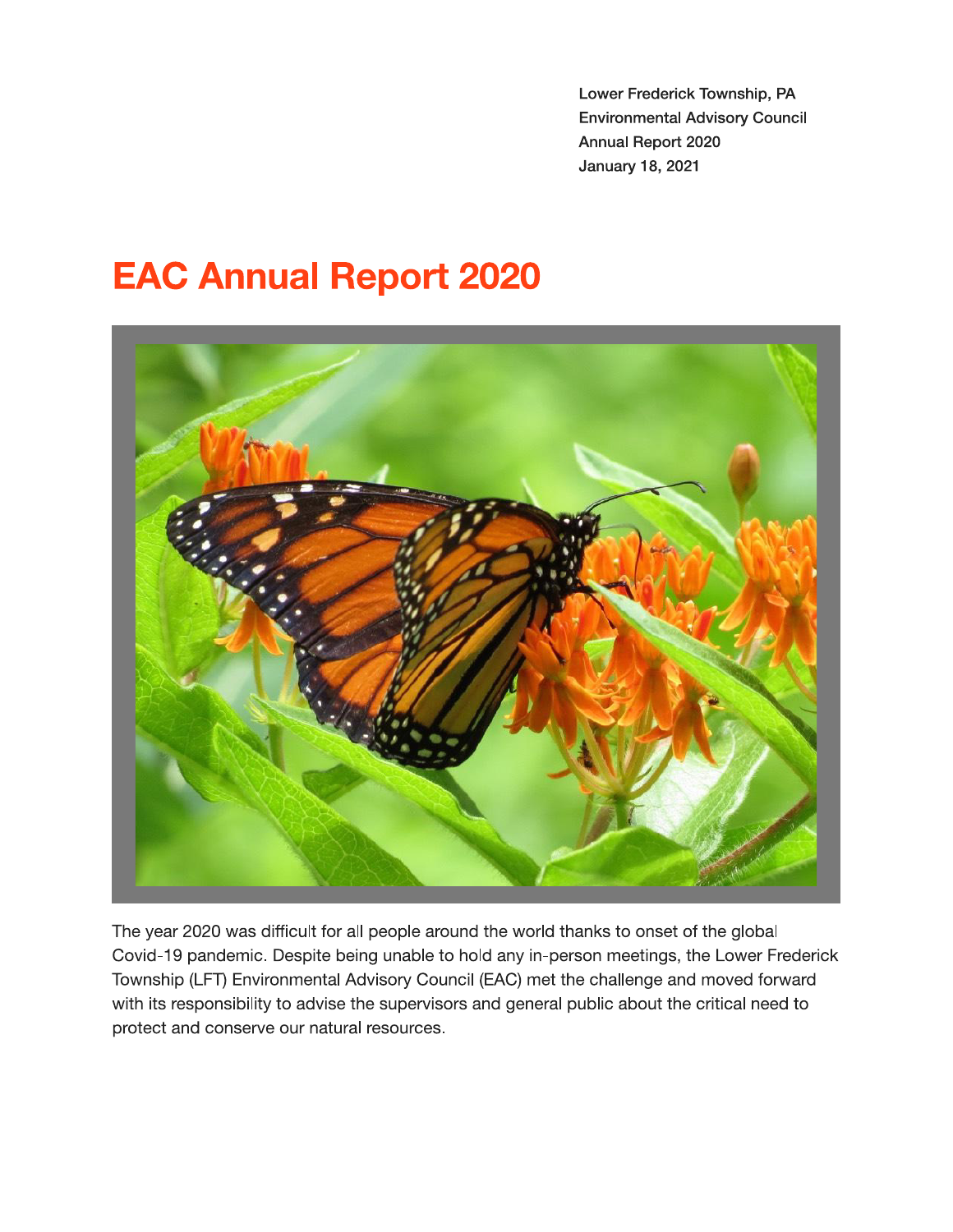## **A Rough Year for All**

In mid-March, Montgomery County officials as well as Pennsylvania's Governor Tom Wolf began issuing orders in an attempt to control the spread of the novel and highly contagious Corona virus, which came to be identified as Covid-19. All non-essential businesses were to close their physical locations; schools were to transition to online learning; church services and other meetings were to be held remotely; employees were to work from home whenever possible; and in-person gatherings and travel were to be avoided.

Initially, all Lower Frederick Township public meetings were cancelled. However, the township manager, Mark Hudson, quickly implemented the use of the Zoom virtual conference application, and the meeting schedule resumed by April. The supervisors then adopted a disaster declaration in order to be eligible for disaster relief funds and to expedite the purchase of necessary items. Every aspect of life, public and private, was impacted.

The restrictions, which we hoped would last only a few months, dragged into 2021. The stayat-home orders and other closures that were loosened slightly during fair-weather months returned in November and December after new infection rates and death tolls began to resurge. According to the Pennsylvania Department of Health, by December 31, 2020, more than 630,000 Pennsylvanians had contracted Covid-19 (100+ from LFT) and almost 16,000 people died as a result.

Meanwhile, the number of visitors to parks and other outdoor spaces skyrocketed. Banned from traveling to a vacation destination, with kids unable to play at school and with adults having free time on hand due to company closures, families and individuals turned to nature for recreation, exercise, and solace. The Perkiomen Trail and all parks alongside it saw unprecedented, sustained use. Further, atmospheric nitrogen dioxide pollution levels dipped 30% in the northeastern United States after road and air traffic dropped dramatically in the first

|                                  | and no monthly grouper                      |
|----------------------------------|---------------------------------------------|
| <b>Name and Council Position</b> | <b>Working Group Participation</b>          |
| Ruth Heil, Chair                 | Below Grade Structures; Outreach            |
| Warren Jacobs, Vice Chair        | Tree Protection; Inventory                  |
| Denise Finney, Secretary         | Tree Protection                             |
| Gary Bonner                      | Below Grade Structures; Inventory           |
| Jackie O'Neil                    | Below Grade Structures; Inventory; Outreach |
| Monica Strawbridge               | Tree Protection; Outreach                   |
| <b>Jarren</b>                    | Jackie<br>Denise<br>lonica<br>Garv          |

and its working groups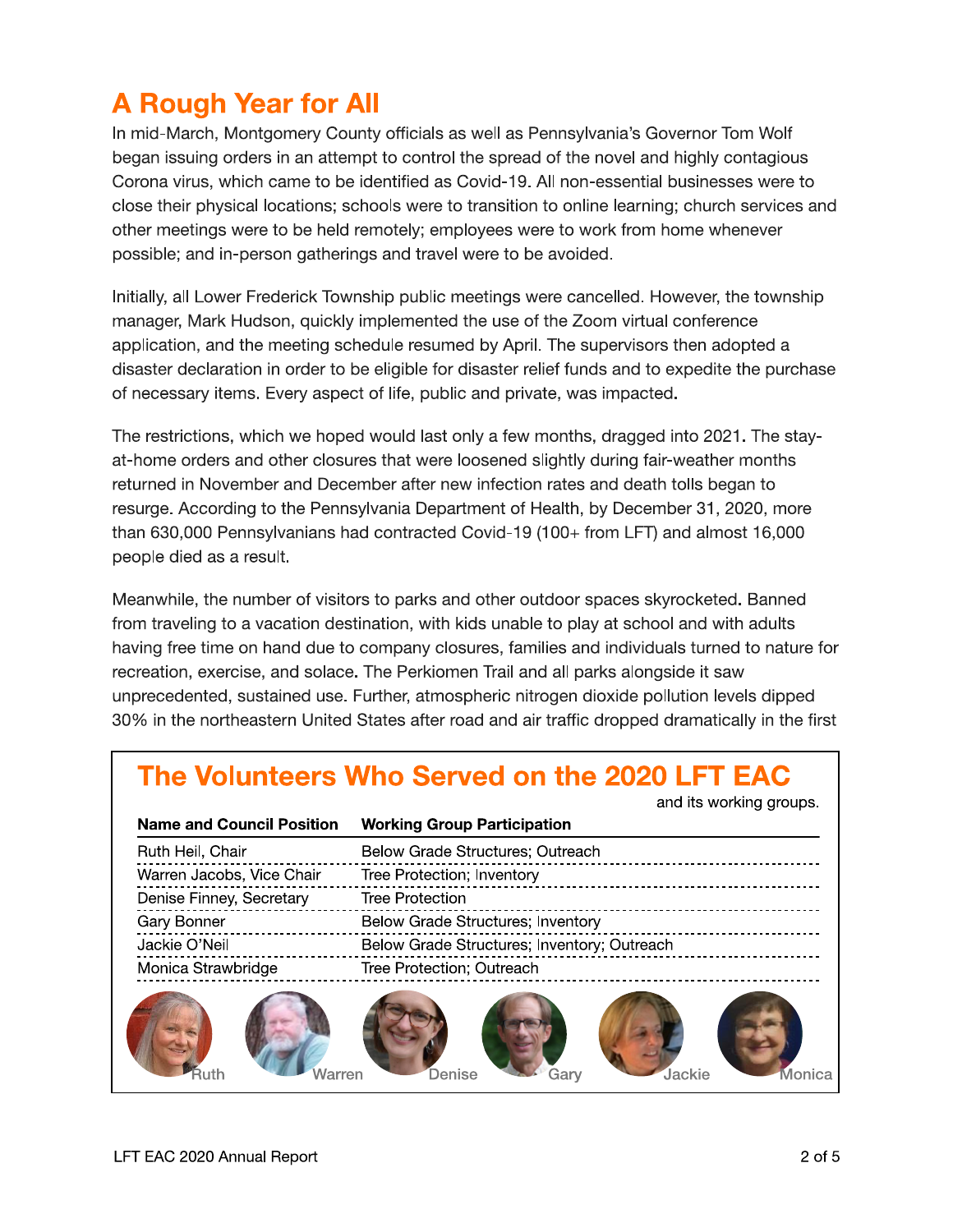quarter. Wildlife was seen wandering into otherwise busy places. In short, nature gained visibility and promise.

Still, our routines were altered to such a degree that, by year's end, "normal" had become an intangible idea. Still, the Lower Frederick EAC, like all the boards in the township, maintained focus. With the dedicated assistance of the manager, supervisors and others, the council moved forward as best it could in meeting its directive: to identify and draft proposals to address critical environmental issues within the township. In fact, all six members of the council attended every meeting and thus achieved perfect attendance.

### **EAC Actions 2020**

Below is a summary of the actions taken during the year:

### 1st Quarter (January - March)

- Voted in favor of the potential acquisition of the Reynolds property in Spring Mount.
- Hosted a stormwater presentation for the public at the Perkiomen Township municipal building. Cody Schmoyer of the Montgomery County Conservation District presented; 30 people from various townships attended.



- Created working groups to tackle issues with 1.) building below grade and/or using sump pumps in areas with a high water table and 2.) tree loss and their protection. Both groups also met with non-EAC members of the planning commission.
- Assisted the Perkiomen Watershed Conservancy (project lead and Schuylkill River Restoration Fund grant recipient) in selection of one stormwater basin suitable for naturalization and agreed to partner with the PWC on the project once launched.
- Reviewed the Rhoads Subdivision plan with no comments.

### 2nd Quarter (April - June)

- · Submitted an Earth Day press release to area news outlets and the public.
- The working groups continued researching the issues and potential solutions.

### FOR IMMEDIATE REI FASE

**TTLE: Local Environmental Council Shares Six Things You Can Do on Earth Day 2020.** FOR INFORMATION, CONTACT: Ruth Heil, 215-234-0447, ruth@thewritebeat.com DATE: April 21, 2020

On April 22, Americans will celebrate that which unites us all: planet Earth, This year marks the 50th year for a global holiday called Earth Day, which actually began as a regional event in San Francisco in 1969. It was created to recognize nature's importance to our collective well-being and encourage the spread of science-based knowledge so that we can act in harmony with this vital-yet-under-appreciated life force.

Every person's health, safety, economics, and the overall enjoyment of life is impacted by the health of our environment. Yet, this fact often gets little attention from local government officials who must also focus on finances, emergencies services, road repairs, waste removal, zoning, traf-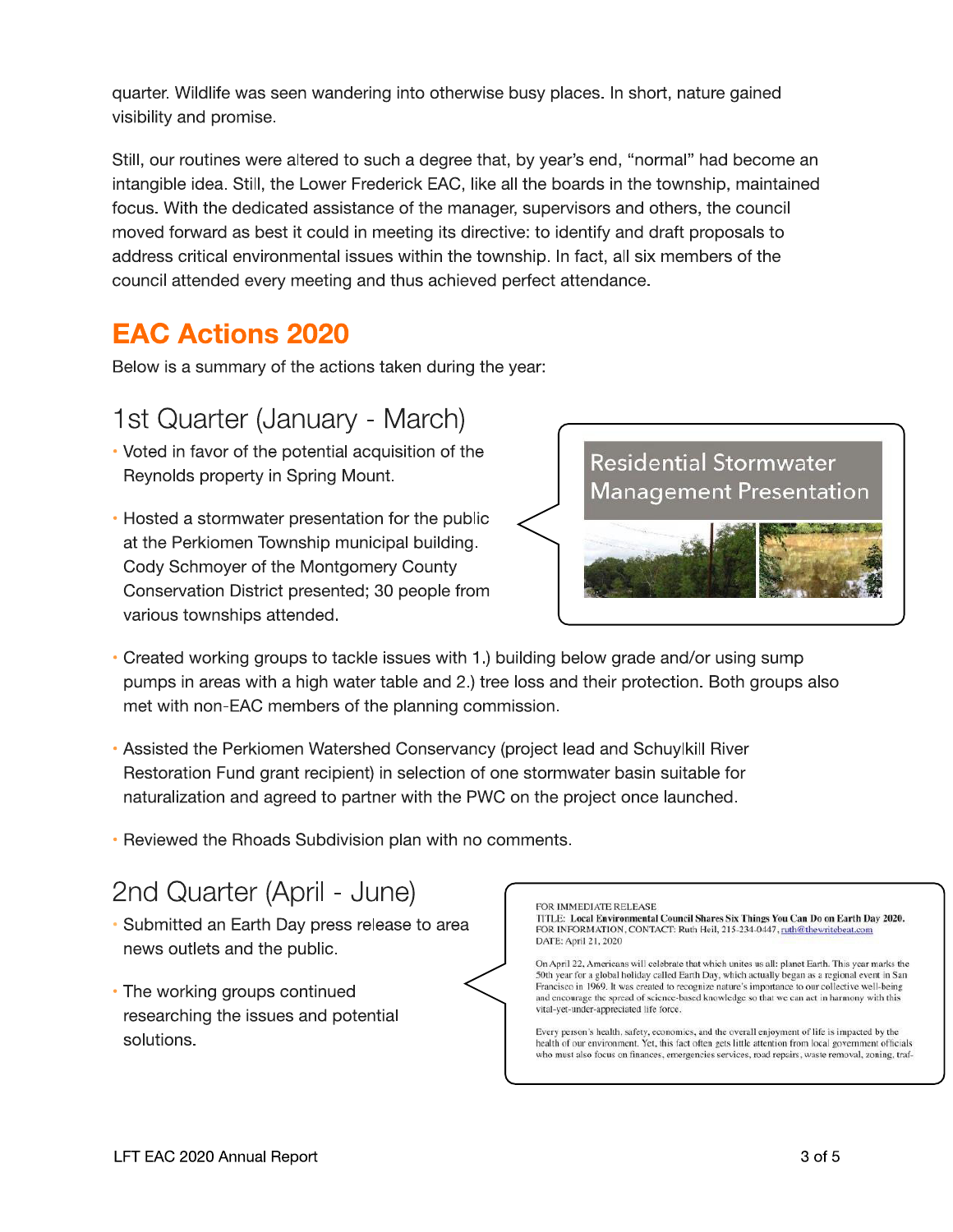### LFT EAC 2020 Annual Report

### 3rd Quarter (July - September)

- After months of discussion and research, formal recommendations entitled, "Below Grade Structures and Sump Standards for Lower Frederick Township" were approved and forwarded to the supervisors. The document called for the creation of an ordinance to limit the pumping of groundwater as a result of below-grade construction (i.e., sump pumps). calling on a need to protect groundwater quantity and quality as well as prevent additional stormwater runoff. The supervisors' response was still pending at the end of 2020.
- The EAC hosted its second public workshop, entitled, "How and Why to Cherish Your Onlot System." Roger Lehmann of All County Associates delivered a 90minute presentation using the Zoom platform with Mark Hudson's assistance. A copy of the presentation was made available online on the EAC page of LFT's website.
- . A Dropbox folder was created for members of the EAC to exchange and maintain files and research information.

# .<br>Introduction to On-Lot Sewage Management **nted By: Roger Leh**

• An Outreach and Communications Working Group was established.

### 4th Quarter (October - December)

- Denise Finney announced that she could not seek reappointment upon expiration of her term due to extra workload brought about by Covid-19 restrictions.
- EAC Bylaws, having never been formally approved, were presented to the supervisors for signature.
- The Perkiomen Watershed Conservancy gave its 2020 Municipal Award award to LFT in recognition of its environmental stewardship activities, including those of the EAC. Normally awarded at an in-person dinner, the presentation was virtual only, and a video was posted to YouTube.



• After a lengthy evaluation of the unfortunate past events that occurred during the construction of the Arcadia Development on Zieglerville Road, the Tree Protection Working Group requested and obtained legal advice from township solicitor, Peter Nelson. It formalized a list of questions to determine the scope and effectiveness of existing tree protection measures in LFT's Subdivision and Land Development Ordinance. The work to define and recommend adjustments to LFT's code continued into 2021.